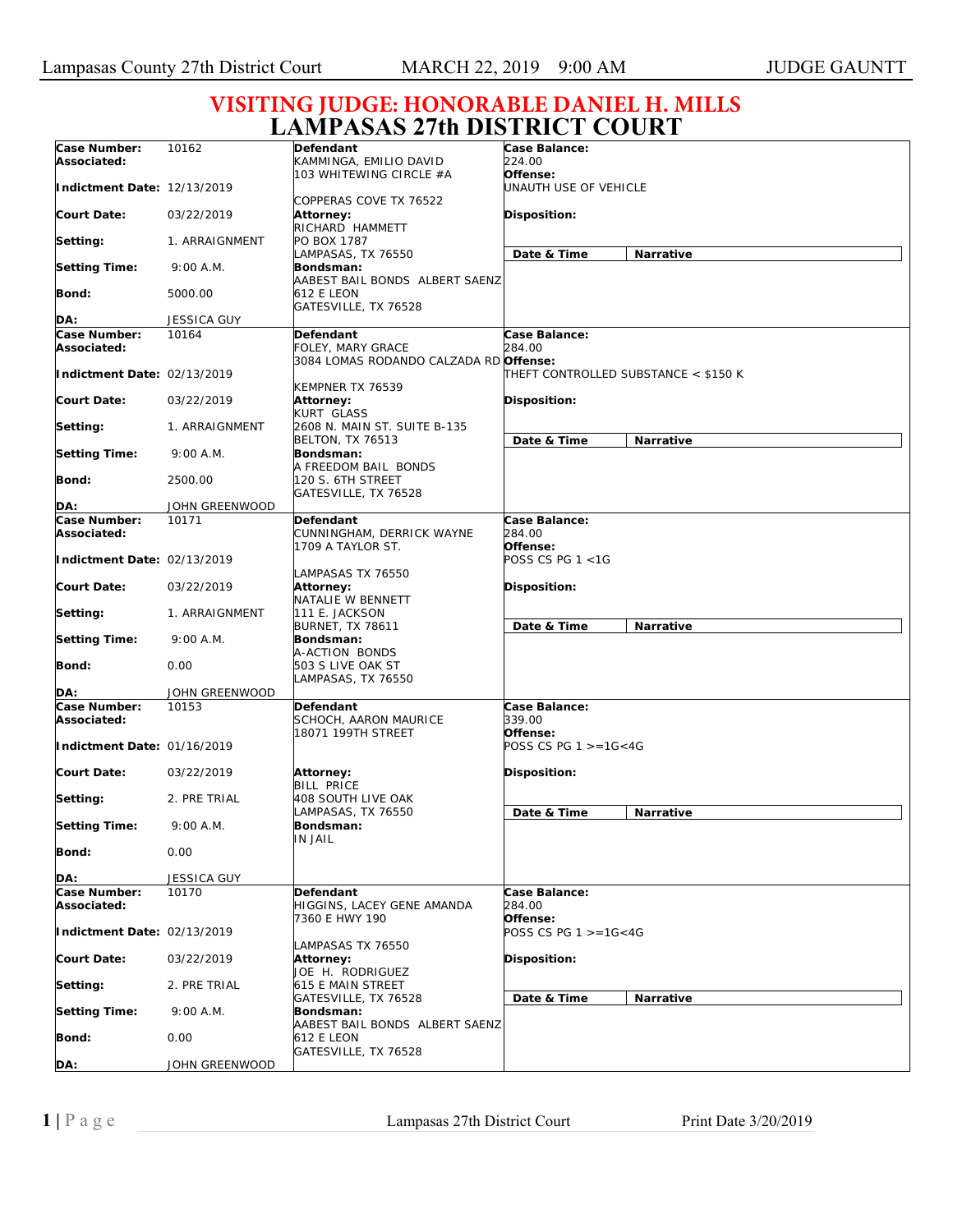| Case Number:                | 10148              | Defendant                                            | Case Balance:                                |
|-----------------------------|--------------------|------------------------------------------------------|----------------------------------------------|
| Associated:                 |                    | GARZA, RUDOLPH                                       | <i>284.00</i>                                |
| Indictment Date: 01/16/2019 |                    | 123 PR 4819                                          | Offense:<br>POSS CS PG $1 > = 16 < 4G$       |
|                             |                    | KEMPNER TX 76539                                     |                                              |
| <b>Court Date:</b>          | 03/22/2019         | Attorney:<br>RICHARD HAMMETT                         | <b>Disposition:</b>                          |
| Setting:                    | 2. PRE TRIAL       | PO BOX 1787                                          |                                              |
|                             |                    | LAMPASAS, TX 76550                                   | Date & Time<br><b>Narrative</b>              |
| <b>Setting Time:</b>        | 9:00 A.M.          | Bondsman:<br><b>BOND BAIL BONDS</b>                  |                                              |
| <b>Bond:</b>                | 2000.00            | PO BOX 532                                           |                                              |
|                             |                    | COMANCHE, TX 76442                                   |                                              |
| DA:                         | JOHN GREENWOOD     |                                                      |                                              |
| Case Number:<br>Associated: | 10047              | Defendant<br>PICKARD, JACQUELINE JO                  | Case Balance:<br>284.00                      |
|                             | <b>CLOSED</b>      | 127 MULLIGAN                                         | Offense:                                     |
| Indictment Date: 06/13/2018 |                    | <b>CLOSED</b>                                        | PROH SUBSTANCE/ITEM IN CORRECTIONAL FACILITY |
|                             |                    | <b>ALTO NM 88312</b>                                 |                                              |
| <b>Court Date:</b>          | 03/22/2019         | <b>Attorney:</b><br><b>EDDIE G. SHELL</b>            | <b>CLOSED</b><br><b>Disposition:</b>         |
| Setting:                    | 2. PRE TRIAL       | 6000 NORTH HIGHWAY 281                               |                                              |
|                             |                    | MARBLE FALLS, TX 78654                               | Date & Time<br>Narrative                     |
| <b>Setting Time:</b>        | 9:00 A.M.          | <b>Bondsman:</b><br>A-ACTION BONDS                   |                                              |
| <b>Bond:</b>                | 3000.00            | 503 S LIVE OAK ST                                    |                                              |
|                             |                    | LAMPASAS, TX 76550                                   |                                              |
| DA:                         | JOHN GREENWOOD     |                                                      |                                              |
| Case Number:                | 10088              | Defendant                                            | Case Balance:                                |
| Associated:                 |                    | WELLS, ALLEN BLAKE<br>3491 BROOK VALLEY DRIVE;       | 474.00<br>Offense:                           |
| Indictment Date: 09/12/2018 |                    | BROWNWOOD TX 76857                                   | SEXUAL ASSAULT                               |
|                             |                    |                                                      |                                              |
| <b>Court Date:</b>          | 03/22/2019         | MAY TX 76857<br>Attorney:                            | <b>Disposition:</b>                          |
| Setting:                    | 2. PRE TRIAL       | TODD STEELE                                          |                                              |
|                             |                    | 309 N CENTER AVENUE -                                | Date & Time<br>Narrative                     |
| <b>Setting Time:</b>        | 9:00 A.M.          | tsteele@toddsteele.myfirm.pro<br>BROWNWOOD, TX 76801 |                                              |
| <b>Bond:</b>                | 2500.00            | Bondsman:                                            |                                              |
|                             |                    | A-ACTION BONDS                                       |                                              |
| DA:                         | <b>JESSICA GUY</b> | 503 S LIVE OAK ST                                    |                                              |
| Case Number:                | 10077              | .AMPASAS, TX 76550<br>Defendant                      | Case Balance:                                |
| Associated:                 |                    | OYLESS, ASHLEY NICOLE                                | 284.00                                       |
|                             |                    | 601 GAMEL ST                                         | Offense:                                     |
| Indictment Date: 08/15/2018 |                    |                                                      | POSS CS PG 1 <1G                             |
| <b>Court Date:</b>          | 03/22/2019         | LAMPASAS TX 76550<br>Attorney:                       | Disposition:                                 |
|                             |                    | ZACHARY J. MORRIS                                    |                                              |
| Setting:                    | 2. PRE TRIAL       | 412 S. LIVEOAK STREET                                |                                              |
| Setting Time:               | 9:00 A.M.          | LAMPASAS, TX 76550<br>Bondsman:                      | Date & Time<br>Narrative                     |
|                             |                    | A-ACTION BONDS                                       |                                              |
| <b>Bond:</b>                | 0.00               | 503 S LIVE OAK ST                                    |                                              |
| DA:                         | <b>JESSICA GUY</b> | LAMPASAS, TX 76550                                   |                                              |
| Case Number:                | 10140              | <b>Defendant</b>                                     | Case Balance:                                |
| Associated:                 |                    | HECK, WILLIAM BLANCHARD                              | 284.00                                       |
|                             |                    | 2727 FENWOOD RD                                      | Offense:                                     |
| Indictment Date: 12/12/2018 |                    |                                                      | POSS CS PG 1 <1G                             |
| <b>Court Date:</b>          | 03/22/2019         | HOUSTON TX 77005<br>Attorney:                        | Disposition:                                 |
|                             |                    | WILLIE SCHMERLER                                     |                                              |
| Setting:                    | 2. PRE TRIAL       | 602 WEST 11TH STREET                                 |                                              |
| <b>Setting Time:</b>        | 9:00 A.M.          | <b>AUSTIN, TX 78701</b><br>Bondsman:                 | Date & Time<br><b>Narrative</b>              |
|                             |                    | CASH BOND                                            |                                              |
| Bond:                       | 1000.00            |                                                      |                                              |
|                             |                    |                                                      |                                              |
| DA:                         | JESSICA GUY        |                                                      |                                              |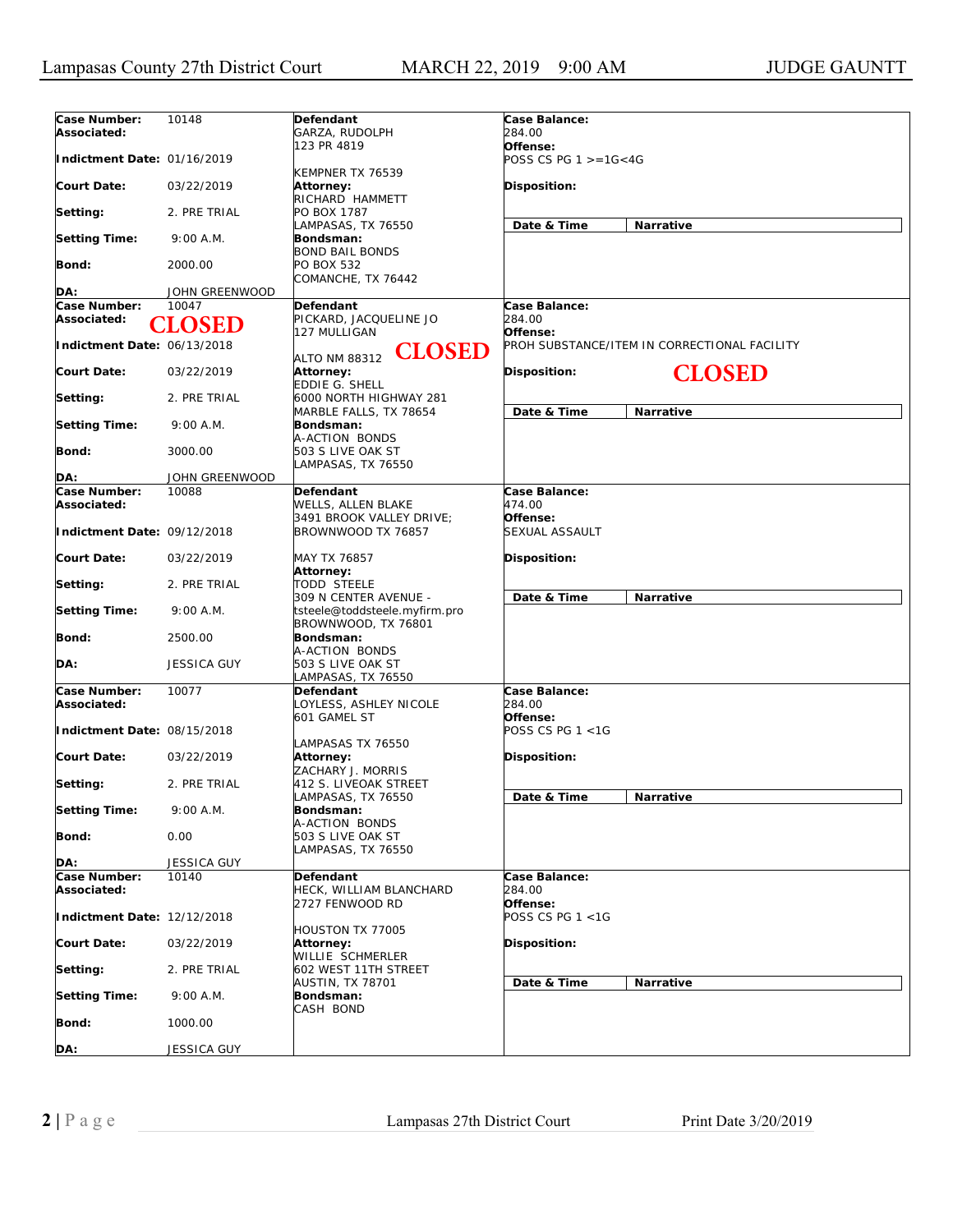| Case Number:                | 9609                   | Defendant                         | Case Balance:                           |
|-----------------------------|------------------------|-----------------------------------|-----------------------------------------|
| Associated:                 |                        | WEST, ALEXIS PAIGE                | 284.00                                  |
|                             |                        | 1920 HIGHLAND DRIVE BUCHANANA     | Offense:                                |
| Indictment Date: 08/17/2016 |                        | <b>DAM</b>                        | POSS CS PG $1 > = 1G < 4G$              |
|                             |                        |                                   |                                         |
| <b>Court Date:</b>          | 03/22/2019             | Attorney:                         | Disposition:                            |
|                             |                        | TRACY D CLUCK                     |                                         |
| Setting:                    | 3. PLEA                | 12600 HILL COUNTRY BLVD., STE. R- |                                         |
| <b>Setting Time:</b>        | 9:00 A.M.              | 275<br>AUSTIN, TX 78738           | Date & Time<br>Narrative                |
|                             |                        | Bondsman:                         |                                         |
| <b>Bond:</b>                | 2500.00                | <b>JIM TIMMONS</b>                |                                         |
|                             |                        | 1508 W. COMMERCE                  |                                         |
| DA:                         | JOHN GREENWOOD         | SAN SABA, TX 76877                |                                         |
| Case Number:                | 10029                  | Defendant                         | Case Balance:                           |
| Associated:                 |                        | NAVARRO, ADRIAN LOUIS             | 674.00                                  |
|                             |                        | 604 S WALNUT                      | Offense:                                |
| Indictment Date: 05/16/2018 |                        |                                   | AGG SEXUAL ASSAULT CHILD                |
|                             |                        | LAMPASAS TX 76550                 |                                         |
| <b>Court Date:</b>          | 03/22/2019             | <b>Attorney:</b>                  | Disposition:                            |
|                             |                        | <b>EDDIE G. SHELL</b>             |                                         |
| Setting:                    | 3. PLEA                | 6000 NORTH HIGHWAY 281            |                                         |
|                             |                        | MARBLE FALLS, TX 78654            | Date & Time<br>Narrative                |
| <b>Setting Time:</b>        | 9:00 A.M.              | Bondsman:<br>ALBERT SAENZ         |                                         |
| Bond:                       | 0.00                   | 611 S WATER                       |                                         |
|                             |                        | <b>BURNET, TX 78611</b>           |                                         |
| DA:                         | JOHN GREENWOOD         |                                   |                                         |
| Case Number:                | 8711                   | Defendant                         | Case Balance:                           |
| Associated:                 |                        | SMITH, MICHAEL DOUGLAS            | 130.00                                  |
|                             |                        | 1029 TWIN MOUNTAIN ROAD           | Offense:                                |
| Indictment Date: 06/22/2011 |                        |                                   | $THEFT > = $1,500 < $20K$               |
|                             |                        | COPPERAS COVE TX 76522            |                                         |
| <b>Court Date:</b>          | 03/22/2019             | Attorney:                         | Disposition:                            |
|                             |                        | <b>TO HIRE</b>                    |                                         |
| Setting:                    | ADJUDICATION           |                                   |                                         |
|                             | ANNOUNCEMENT           |                                   | Date & Time<br>Narrative                |
| <b>Setting Time:</b>        | 9:00 A.M.              | Bondsman:                         |                                         |
|                             |                        | A FREEDOM BAIL BONDS              |                                         |
| Bond:                       | 10000.00               | 120 S. 6TH STREET                 |                                         |
| DA:                         | JOHN GREENWOOD         | GATESVILLE, TX 76528              |                                         |
| Case Number:                | 8634                   | Defendant                         | Case Balance:                           |
| Associated:                 |                        | MILLER, JORDAN KYLE               | 420.00                                  |
|                             |                        | APT D 1261 HWY 281                | Offense:                                |
| Indictment Date: 11/17/2010 |                        |                                   | POSS TRANSPORT CHEMICAL W/INTENT MAN CS |
|                             |                        | LAMPASAS TX 76550                 |                                         |
| <b>Court Date:</b>          | 03/22/2019             | <b>Attorney:</b>                  | Disposition:                            |
|                             |                        | <b>BILL PRICE</b>                 |                                         |
| Setting:                    | ADJUDICATION           | 408 SOUTH LIVE OAK                |                                         |
|                             | ANNOUNCEMENT           | LAMPASAS, TX 76550                | Date & Time<br><b>Narrative</b>         |
| <b>Setting Time:</b>        | 9:00 A.M.              | Bondsman:                         |                                         |
|                             |                        | UIM TIMMONS                       |                                         |
| <b>Bond:</b>                | 3000.00                | 1508 W. COMMERCE                  |                                         |
|                             |                        | SAN SABA, TX 76877                |                                         |
| DA:<br>Case Number:         | JOHN GREENWOOD<br>9688 |                                   | Case Balance:                           |
| Associated:                 |                        | Defendant<br>LEON, BRANDY MARIE   | 364.00                                  |
|                             |                        | 608 S MAIN ST                     | Offense:                                |
| Indictment Date: 12/21/2016 |                        |                                   | POSS CS PG $1 < 1G$                     |
|                             |                        | LAMPASAS TX 76550                 |                                         |
| <b>Court Date:</b>          | 03/22/2019             | <b>Attorney:</b>                  | Disposition:                            |
|                             |                        | EDDIE G. SHELL                    |                                         |
| Setting:                    | ADJUDICATION           | 6000 NORTH HIGHWAY 281            |                                         |
|                             | ANNOUNCEMENT           | MARBLE FALLS, TX 78654            | Date & Time<br>Narrative                |
| <b>Setting Time:</b>        | 9:00 A.M.              | Bondsman:                         |                                         |
|                             |                        | IN JAIL                           |                                         |
| Bond:                       | 2500.00                |                                   |                                         |
|                             |                        |                                   |                                         |
| DA:                         | JESSICA GUY            |                                   |                                         |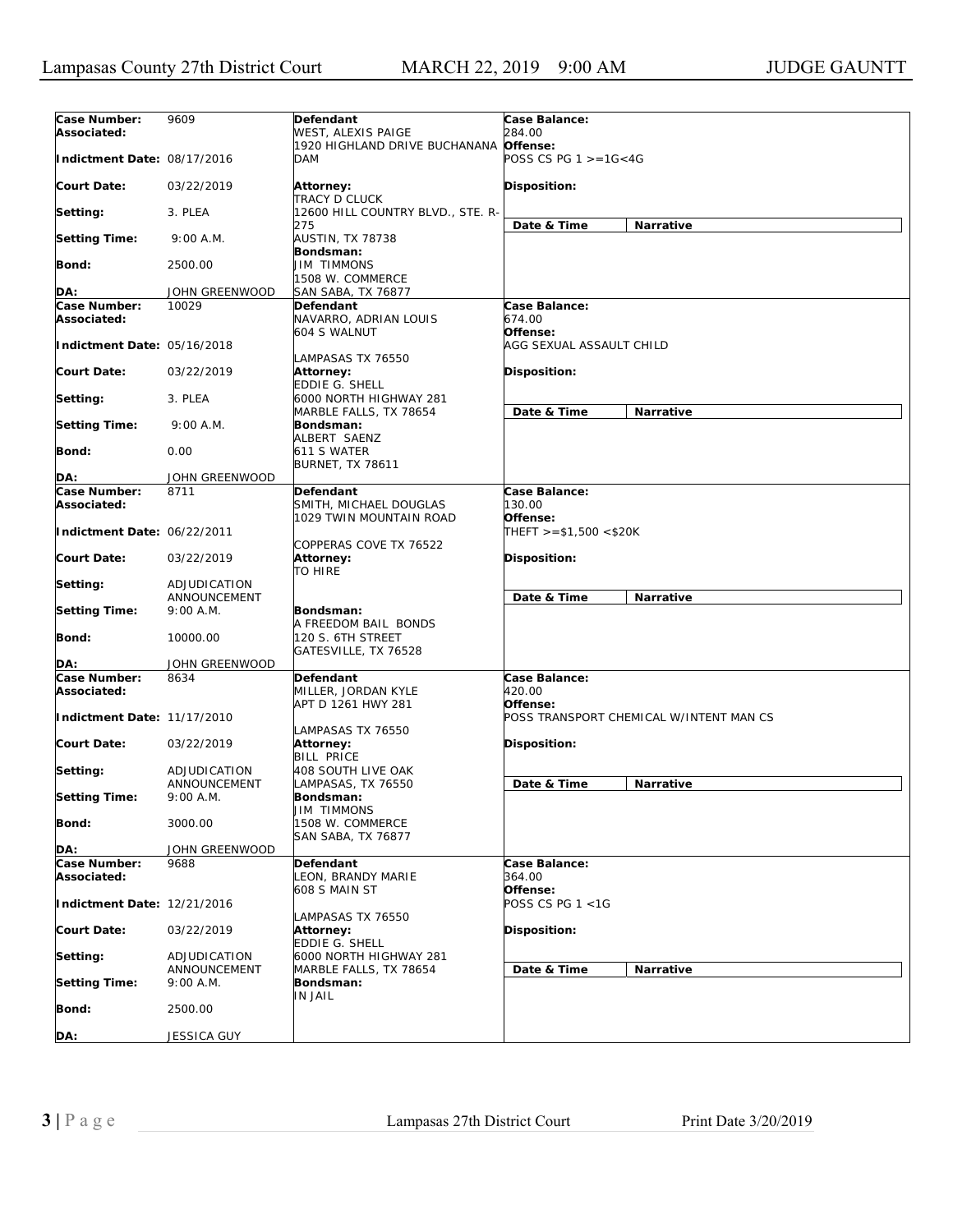| Case Number:<br>9005<br>Defendant<br>Case Balance:<br>380.00<br>Associated:<br>ALEMAN, THEODOR PATRICK<br>101 OLIVE ST.<br>Offense:<br>POSS CS PG 1 < 1G<br>Indictment Date: 03/20/2013<br>LAMPASAS TX 76550<br>Disposition:<br>03/22/2019<br>Attorney:<br>NATALIE W BENNETT<br>111 E. JACKSON<br>ADJUDICATION<br>Date & Time<br>Narrative<br><b>HEARING</b><br><b>BURNET, TX 78611</b><br><b>Setting Time:</b><br>9:00 A.M.<br>Bondsman:<br>BAD BOY BAIL BONDS LIC # 98<br>Bond:<br>10000.00<br>60 GILMER ST. UNIT C<br>KILLEEN, TX 76541<br>DA:<br>JOHN GREENWOOD<br>Case Number:<br>10060<br>Defendant<br>Case Balance:<br>Associated:<br>SMITH, ELVIS GLEN<br>674.00<br>Offense:<br>7874 CR 342<br>Indictment Date: 07/18/2018<br>AGG SEXUAL ASSAULT CHILD<br>MILANO TX 76556<br><b>Disposition:</b><br>03/22/2019<br><b>Attorney:</b><br>PAUL HARRELL<br>COMPETENCE REVIEW 412 S. LIVEOAK STREET<br>Date & Time<br>Narrative<br>LAMPASAS, TX 76550<br>$1:30$ P.M.<br>Bondsman:<br>IN JAIL<br>Bond:<br>0.00<br>DA:<br>JOHN GREENWOOD<br>Case Number:<br>9194<br>Case Balance:<br>Defendant<br>STANFORD, EDWARD WILLIAM<br>223.00<br>Associated:<br>185PR3063<br>Offense:<br>Indictment Date: 06/18/2014<br>FORGERY FINANCIAL INSTRUMENT<br>LAMPASAS TX 76550<br><b>Disposition:</b><br>03/22/2019<br>Attorney:<br>NATALIE W BENNETT<br>111 E. JACKSON<br>Revocation<br>Date & Time<br>Narrative<br><b>BURNET, TX 78611</b><br>Announcement<br><b>Setting Time:</b><br>Bondsman:<br>9:00 A.M.<br>IN JAIL<br>Bond:<br>20000.00<br><b>JESSICA GUY</b><br>DA:<br>Case Number:<br>8427<br><b>Defendant</b><br>Case Balance:<br>1305.00<br>Associated:<br>MEADOWS, JOEL TRAVIS<br>Offense:<br>Indictment Date: 07/22/2009<br>DWI AND FELONY REPETITION<br><b>Court Date:</b><br>Disposition:<br>03/22/2019<br><b>Attorney:</b><br>RICHARD HAMMETT<br>PLEAD GUILTY-PROBATION<br>PO BOX 1787<br>Revocation<br>LAMPASAS, TX 76550<br>Date & Time<br>Narrative<br>Announcement<br>9:00 A.M.<br>Bondsman:<br>FREEDOM BAIL BONDS<br>307 S ROCK<br>15000.00<br>Bond:<br>GEORGETOWN, TX 78626<br>DA:<br>JOHN GREENWOOD<br>Case Number:<br>Defendant<br>9354<br>Case Balance:<br>TUMA, CRISTJYN JOSEPH<br>574.00<br>Associated:<br>501SOUTH WALNUT STREET APT 5<br>Offense:<br>SEXUAL ASSLT CHILD<br>Indictment Date: 03/18/2015<br>LAMPASAS TX 76550<br>03/22/2019<br>Attorney:<br>Disposition:<br>PAUL HARRELL<br>SENTENCING<br>412 S. LIVEOAK STREET<br>LAMPASAS, TX 76550<br>Date & Time<br>Narrative<br>Bondsman:<br>$1:30$ P.M.<br><b>JIM TIMMONS</b><br>1508 W. COMMERCE<br>5000.00<br>SAN SABA, TX 76877<br>JOHN GREENWOOD |                      |  |  |
|-------------------------------------------------------------------------------------------------------------------------------------------------------------------------------------------------------------------------------------------------------------------------------------------------------------------------------------------------------------------------------------------------------------------------------------------------------------------------------------------------------------------------------------------------------------------------------------------------------------------------------------------------------------------------------------------------------------------------------------------------------------------------------------------------------------------------------------------------------------------------------------------------------------------------------------------------------------------------------------------------------------------------------------------------------------------------------------------------------------------------------------------------------------------------------------------------------------------------------------------------------------------------------------------------------------------------------------------------------------------------------------------------------------------------------------------------------------------------------------------------------------------------------------------------------------------------------------------------------------------------------------------------------------------------------------------------------------------------------------------------------------------------------------------------------------------------------------------------------------------------------------------------------------------------------------------------------------------------------------------------------------------------------------------------------------------------------------------------------------------------------------------------------------------------------------------------------------------------------------------------------------------------------------------------------------------------------------------------------------------------------------------------------------------------------------------------------------------------------------------------------------------------------------------------------------------------------------------------------------------------|----------------------|--|--|
|                                                                                                                                                                                                                                                                                                                                                                                                                                                                                                                                                                                                                                                                                                                                                                                                                                                                                                                                                                                                                                                                                                                                                                                                                                                                                                                                                                                                                                                                                                                                                                                                                                                                                                                                                                                                                                                                                                                                                                                                                                                                                                                                                                                                                                                                                                                                                                                                                                                                                                                                                                                                                         |                      |  |  |
|                                                                                                                                                                                                                                                                                                                                                                                                                                                                                                                                                                                                                                                                                                                                                                                                                                                                                                                                                                                                                                                                                                                                                                                                                                                                                                                                                                                                                                                                                                                                                                                                                                                                                                                                                                                                                                                                                                                                                                                                                                                                                                                                                                                                                                                                                                                                                                                                                                                                                                                                                                                                                         |                      |  |  |
|                                                                                                                                                                                                                                                                                                                                                                                                                                                                                                                                                                                                                                                                                                                                                                                                                                                                                                                                                                                                                                                                                                                                                                                                                                                                                                                                                                                                                                                                                                                                                                                                                                                                                                                                                                                                                                                                                                                                                                                                                                                                                                                                                                                                                                                                                                                                                                                                                                                                                                                                                                                                                         | <b>Court Date:</b>   |  |  |
|                                                                                                                                                                                                                                                                                                                                                                                                                                                                                                                                                                                                                                                                                                                                                                                                                                                                                                                                                                                                                                                                                                                                                                                                                                                                                                                                                                                                                                                                                                                                                                                                                                                                                                                                                                                                                                                                                                                                                                                                                                                                                                                                                                                                                                                                                                                                                                                                                                                                                                                                                                                                                         | Setting:             |  |  |
|                                                                                                                                                                                                                                                                                                                                                                                                                                                                                                                                                                                                                                                                                                                                                                                                                                                                                                                                                                                                                                                                                                                                                                                                                                                                                                                                                                                                                                                                                                                                                                                                                                                                                                                                                                                                                                                                                                                                                                                                                                                                                                                                                                                                                                                                                                                                                                                                                                                                                                                                                                                                                         |                      |  |  |
|                                                                                                                                                                                                                                                                                                                                                                                                                                                                                                                                                                                                                                                                                                                                                                                                                                                                                                                                                                                                                                                                                                                                                                                                                                                                                                                                                                                                                                                                                                                                                                                                                                                                                                                                                                                                                                                                                                                                                                                                                                                                                                                                                                                                                                                                                                                                                                                                                                                                                                                                                                                                                         |                      |  |  |
|                                                                                                                                                                                                                                                                                                                                                                                                                                                                                                                                                                                                                                                                                                                                                                                                                                                                                                                                                                                                                                                                                                                                                                                                                                                                                                                                                                                                                                                                                                                                                                                                                                                                                                                                                                                                                                                                                                                                                                                                                                                                                                                                                                                                                                                                                                                                                                                                                                                                                                                                                                                                                         |                      |  |  |
|                                                                                                                                                                                                                                                                                                                                                                                                                                                                                                                                                                                                                                                                                                                                                                                                                                                                                                                                                                                                                                                                                                                                                                                                                                                                                                                                                                                                                                                                                                                                                                                                                                                                                                                                                                                                                                                                                                                                                                                                                                                                                                                                                                                                                                                                                                                                                                                                                                                                                                                                                                                                                         |                      |  |  |
|                                                                                                                                                                                                                                                                                                                                                                                                                                                                                                                                                                                                                                                                                                                                                                                                                                                                                                                                                                                                                                                                                                                                                                                                                                                                                                                                                                                                                                                                                                                                                                                                                                                                                                                                                                                                                                                                                                                                                                                                                                                                                                                                                                                                                                                                                                                                                                                                                                                                                                                                                                                                                         |                      |  |  |
|                                                                                                                                                                                                                                                                                                                                                                                                                                                                                                                                                                                                                                                                                                                                                                                                                                                                                                                                                                                                                                                                                                                                                                                                                                                                                                                                                                                                                                                                                                                                                                                                                                                                                                                                                                                                                                                                                                                                                                                                                                                                                                                                                                                                                                                                                                                                                                                                                                                                                                                                                                                                                         |                      |  |  |
|                                                                                                                                                                                                                                                                                                                                                                                                                                                                                                                                                                                                                                                                                                                                                                                                                                                                                                                                                                                                                                                                                                                                                                                                                                                                                                                                                                                                                                                                                                                                                                                                                                                                                                                                                                                                                                                                                                                                                                                                                                                                                                                                                                                                                                                                                                                                                                                                                                                                                                                                                                                                                         | <b>Court Date:</b>   |  |  |
|                                                                                                                                                                                                                                                                                                                                                                                                                                                                                                                                                                                                                                                                                                                                                                                                                                                                                                                                                                                                                                                                                                                                                                                                                                                                                                                                                                                                                                                                                                                                                                                                                                                                                                                                                                                                                                                                                                                                                                                                                                                                                                                                                                                                                                                                                                                                                                                                                                                                                                                                                                                                                         | Setting:             |  |  |
|                                                                                                                                                                                                                                                                                                                                                                                                                                                                                                                                                                                                                                                                                                                                                                                                                                                                                                                                                                                                                                                                                                                                                                                                                                                                                                                                                                                                                                                                                                                                                                                                                                                                                                                                                                                                                                                                                                                                                                                                                                                                                                                                                                                                                                                                                                                                                                                                                                                                                                                                                                                                                         | <b>Setting Time:</b> |  |  |
|                                                                                                                                                                                                                                                                                                                                                                                                                                                                                                                                                                                                                                                                                                                                                                                                                                                                                                                                                                                                                                                                                                                                                                                                                                                                                                                                                                                                                                                                                                                                                                                                                                                                                                                                                                                                                                                                                                                                                                                                                                                                                                                                                                                                                                                                                                                                                                                                                                                                                                                                                                                                                         |                      |  |  |
|                                                                                                                                                                                                                                                                                                                                                                                                                                                                                                                                                                                                                                                                                                                                                                                                                                                                                                                                                                                                                                                                                                                                                                                                                                                                                                                                                                                                                                                                                                                                                                                                                                                                                                                                                                                                                                                                                                                                                                                                                                                                                                                                                                                                                                                                                                                                                                                                                                                                                                                                                                                                                         |                      |  |  |
|                                                                                                                                                                                                                                                                                                                                                                                                                                                                                                                                                                                                                                                                                                                                                                                                                                                                                                                                                                                                                                                                                                                                                                                                                                                                                                                                                                                                                                                                                                                                                                                                                                                                                                                                                                                                                                                                                                                                                                                                                                                                                                                                                                                                                                                                                                                                                                                                                                                                                                                                                                                                                         |                      |  |  |
|                                                                                                                                                                                                                                                                                                                                                                                                                                                                                                                                                                                                                                                                                                                                                                                                                                                                                                                                                                                                                                                                                                                                                                                                                                                                                                                                                                                                                                                                                                                                                                                                                                                                                                                                                                                                                                                                                                                                                                                                                                                                                                                                                                                                                                                                                                                                                                                                                                                                                                                                                                                                                         |                      |  |  |
|                                                                                                                                                                                                                                                                                                                                                                                                                                                                                                                                                                                                                                                                                                                                                                                                                                                                                                                                                                                                                                                                                                                                                                                                                                                                                                                                                                                                                                                                                                                                                                                                                                                                                                                                                                                                                                                                                                                                                                                                                                                                                                                                                                                                                                                                                                                                                                                                                                                                                                                                                                                                                         |                      |  |  |
|                                                                                                                                                                                                                                                                                                                                                                                                                                                                                                                                                                                                                                                                                                                                                                                                                                                                                                                                                                                                                                                                                                                                                                                                                                                                                                                                                                                                                                                                                                                                                                                                                                                                                                                                                                                                                                                                                                                                                                                                                                                                                                                                                                                                                                                                                                                                                                                                                                                                                                                                                                                                                         | <b>Court Date:</b>   |  |  |
|                                                                                                                                                                                                                                                                                                                                                                                                                                                                                                                                                                                                                                                                                                                                                                                                                                                                                                                                                                                                                                                                                                                                                                                                                                                                                                                                                                                                                                                                                                                                                                                                                                                                                                                                                                                                                                                                                                                                                                                                                                                                                                                                                                                                                                                                                                                                                                                                                                                                                                                                                                                                                         | Setting:             |  |  |
|                                                                                                                                                                                                                                                                                                                                                                                                                                                                                                                                                                                                                                                                                                                                                                                                                                                                                                                                                                                                                                                                                                                                                                                                                                                                                                                                                                                                                                                                                                                                                                                                                                                                                                                                                                                                                                                                                                                                                                                                                                                                                                                                                                                                                                                                                                                                                                                                                                                                                                                                                                                                                         |                      |  |  |
|                                                                                                                                                                                                                                                                                                                                                                                                                                                                                                                                                                                                                                                                                                                                                                                                                                                                                                                                                                                                                                                                                                                                                                                                                                                                                                                                                                                                                                                                                                                                                                                                                                                                                                                                                                                                                                                                                                                                                                                                                                                                                                                                                                                                                                                                                                                                                                                                                                                                                                                                                                                                                         |                      |  |  |
|                                                                                                                                                                                                                                                                                                                                                                                                                                                                                                                                                                                                                                                                                                                                                                                                                                                                                                                                                                                                                                                                                                                                                                                                                                                                                                                                                                                                                                                                                                                                                                                                                                                                                                                                                                                                                                                                                                                                                                                                                                                                                                                                                                                                                                                                                                                                                                                                                                                                                                                                                                                                                         |                      |  |  |
|                                                                                                                                                                                                                                                                                                                                                                                                                                                                                                                                                                                                                                                                                                                                                                                                                                                                                                                                                                                                                                                                                                                                                                                                                                                                                                                                                                                                                                                                                                                                                                                                                                                                                                                                                                                                                                                                                                                                                                                                                                                                                                                                                                                                                                                                                                                                                                                                                                                                                                                                                                                                                         |                      |  |  |
|                                                                                                                                                                                                                                                                                                                                                                                                                                                                                                                                                                                                                                                                                                                                                                                                                                                                                                                                                                                                                                                                                                                                                                                                                                                                                                                                                                                                                                                                                                                                                                                                                                                                                                                                                                                                                                                                                                                                                                                                                                                                                                                                                                                                                                                                                                                                                                                                                                                                                                                                                                                                                         |                      |  |  |
|                                                                                                                                                                                                                                                                                                                                                                                                                                                                                                                                                                                                                                                                                                                                                                                                                                                                                                                                                                                                                                                                                                                                                                                                                                                                                                                                                                                                                                                                                                                                                                                                                                                                                                                                                                                                                                                                                                                                                                                                                                                                                                                                                                                                                                                                                                                                                                                                                                                                                                                                                                                                                         |                      |  |  |
|                                                                                                                                                                                                                                                                                                                                                                                                                                                                                                                                                                                                                                                                                                                                                                                                                                                                                                                                                                                                                                                                                                                                                                                                                                                                                                                                                                                                                                                                                                                                                                                                                                                                                                                                                                                                                                                                                                                                                                                                                                                                                                                                                                                                                                                                                                                                                                                                                                                                                                                                                                                                                         | Setting:             |  |  |
|                                                                                                                                                                                                                                                                                                                                                                                                                                                                                                                                                                                                                                                                                                                                                                                                                                                                                                                                                                                                                                                                                                                                                                                                                                                                                                                                                                                                                                                                                                                                                                                                                                                                                                                                                                                                                                                                                                                                                                                                                                                                                                                                                                                                                                                                                                                                                                                                                                                                                                                                                                                                                         | <b>Setting Time:</b> |  |  |
|                                                                                                                                                                                                                                                                                                                                                                                                                                                                                                                                                                                                                                                                                                                                                                                                                                                                                                                                                                                                                                                                                                                                                                                                                                                                                                                                                                                                                                                                                                                                                                                                                                                                                                                                                                                                                                                                                                                                                                                                                                                                                                                                                                                                                                                                                                                                                                                                                                                                                                                                                                                                                         |                      |  |  |
|                                                                                                                                                                                                                                                                                                                                                                                                                                                                                                                                                                                                                                                                                                                                                                                                                                                                                                                                                                                                                                                                                                                                                                                                                                                                                                                                                                                                                                                                                                                                                                                                                                                                                                                                                                                                                                                                                                                                                                                                                                                                                                                                                                                                                                                                                                                                                                                                                                                                                                                                                                                                                         |                      |  |  |
|                                                                                                                                                                                                                                                                                                                                                                                                                                                                                                                                                                                                                                                                                                                                                                                                                                                                                                                                                                                                                                                                                                                                                                                                                                                                                                                                                                                                                                                                                                                                                                                                                                                                                                                                                                                                                                                                                                                                                                                                                                                                                                                                                                                                                                                                                                                                                                                                                                                                                                                                                                                                                         |                      |  |  |
|                                                                                                                                                                                                                                                                                                                                                                                                                                                                                                                                                                                                                                                                                                                                                                                                                                                                                                                                                                                                                                                                                                                                                                                                                                                                                                                                                                                                                                                                                                                                                                                                                                                                                                                                                                                                                                                                                                                                                                                                                                                                                                                                                                                                                                                                                                                                                                                                                                                                                                                                                                                                                         |                      |  |  |
|                                                                                                                                                                                                                                                                                                                                                                                                                                                                                                                                                                                                                                                                                                                                                                                                                                                                                                                                                                                                                                                                                                                                                                                                                                                                                                                                                                                                                                                                                                                                                                                                                                                                                                                                                                                                                                                                                                                                                                                                                                                                                                                                                                                                                                                                                                                                                                                                                                                                                                                                                                                                                         | <b>Court Date:</b>   |  |  |
|                                                                                                                                                                                                                                                                                                                                                                                                                                                                                                                                                                                                                                                                                                                                                                                                                                                                                                                                                                                                                                                                                                                                                                                                                                                                                                                                                                                                                                                                                                                                                                                                                                                                                                                                                                                                                                                                                                                                                                                                                                                                                                                                                                                                                                                                                                                                                                                                                                                                                                                                                                                                                         | Setting:             |  |  |
|                                                                                                                                                                                                                                                                                                                                                                                                                                                                                                                                                                                                                                                                                                                                                                                                                                                                                                                                                                                                                                                                                                                                                                                                                                                                                                                                                                                                                                                                                                                                                                                                                                                                                                                                                                                                                                                                                                                                                                                                                                                                                                                                                                                                                                                                                                                                                                                                                                                                                                                                                                                                                         | <b>Setting Time:</b> |  |  |
|                                                                                                                                                                                                                                                                                                                                                                                                                                                                                                                                                                                                                                                                                                                                                                                                                                                                                                                                                                                                                                                                                                                                                                                                                                                                                                                                                                                                                                                                                                                                                                                                                                                                                                                                                                                                                                                                                                                                                                                                                                                                                                                                                                                                                                                                                                                                                                                                                                                                                                                                                                                                                         | <b>Bond:</b>         |  |  |
|                                                                                                                                                                                                                                                                                                                                                                                                                                                                                                                                                                                                                                                                                                                                                                                                                                                                                                                                                                                                                                                                                                                                                                                                                                                                                                                                                                                                                                                                                                                                                                                                                                                                                                                                                                                                                                                                                                                                                                                                                                                                                                                                                                                                                                                                                                                                                                                                                                                                                                                                                                                                                         | DA:                  |  |  |